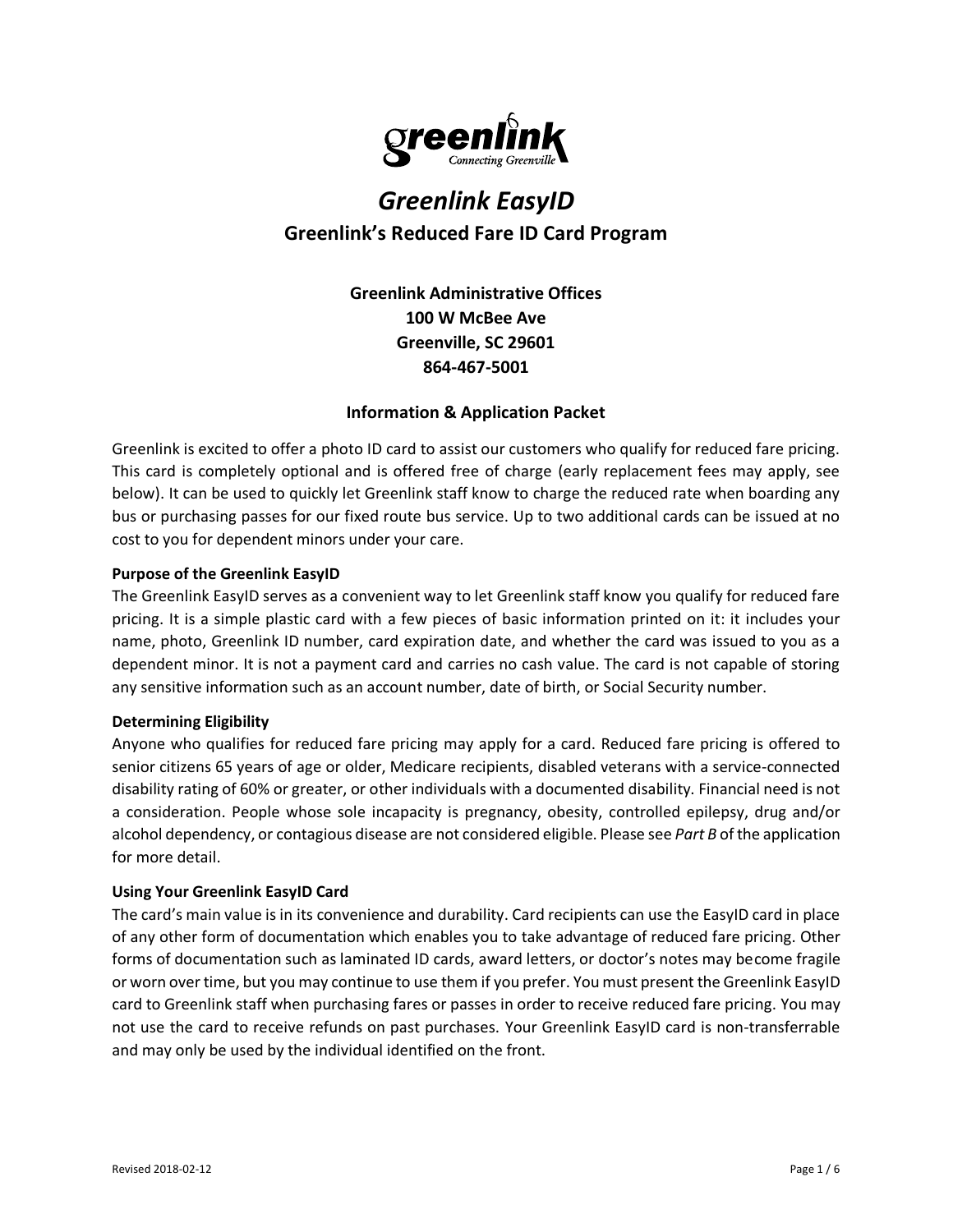#### **Lost, Stolen, or Damaged Cards**

Please contact us for a replacement card. A fee of \$5.00 will apply to any card replaced more than 60 days before its expiration date. This fee may be waived upon receipt of a police report documenting the theft of your Greenlink EasyID card, or if the card is damaged due to normal wear and tear. Replacement cards will feature the original card's expiration date. If the card expires in less than 60 days you must complete and submit an application for renewal, including documentation of your eligibility.

## **Expiration & Renewal**

The Greenlink EasyID card is valid for a maximum period of three years from the date your application is approved. If your licensed health care professional indicates your disability is temporary then you may be issued a card with an expiration date of up to one year from the date your application is approved. Greenlink staff will not contact you to remind you when your Greenlink EasyID card is about to expire. If you wish to renew your card, you must complete and submit a new application up to 60 days before your existing card expires. You may not reapply before this time.

# **Acceptable Forms of Proof & Identification**

You must bring your completed application along with a valid government-issued photo ID to the Greenlink Administrative Offices. Accepted forms of identification include your driver's license, your identification card issued by the DMV, or your passport. If you are a Medicare recipient, you must also bring your current Medicare card for verification. If you are a veteran with a service-connected disability rating of 60% or greater or receive Social Security disability benefits, you must bring your award letter for verification.

#### **Submitting Your Application**

Applications are only accepted in person and your photo will be taken at the time you deliver your application. If you are required to have your doctor or other licensed health care professional complete *Part D* on your behalf, we must receive your completed application within 60 days of the health care provider's signature. Incomplete applications, applications without signatures, and applications received by mail will not be processed. Applications are accepted Monday – Friday, 8:00am – 5:00pm except on holidays when City of Greenville, SC administrative offices are closed.

If your application is approved, you have the option of picking up your Greenlink EasyID card at the information booth in the downtown bus terminal during normal operating hours or it can be mailed to the address provided on your application. Please allow up to 21 days from the date we receive your application for us to process it and print your card.

#### **Privacy**

The information you supply in this application will be kept confidential and will only be used to determine your eligibility for reduced fare pricing. It will be retained only for the purpose of issuing a replacement card if one is needed. Access to the information you provide is limited to Greenlink administrative personnel and it is not available for public review.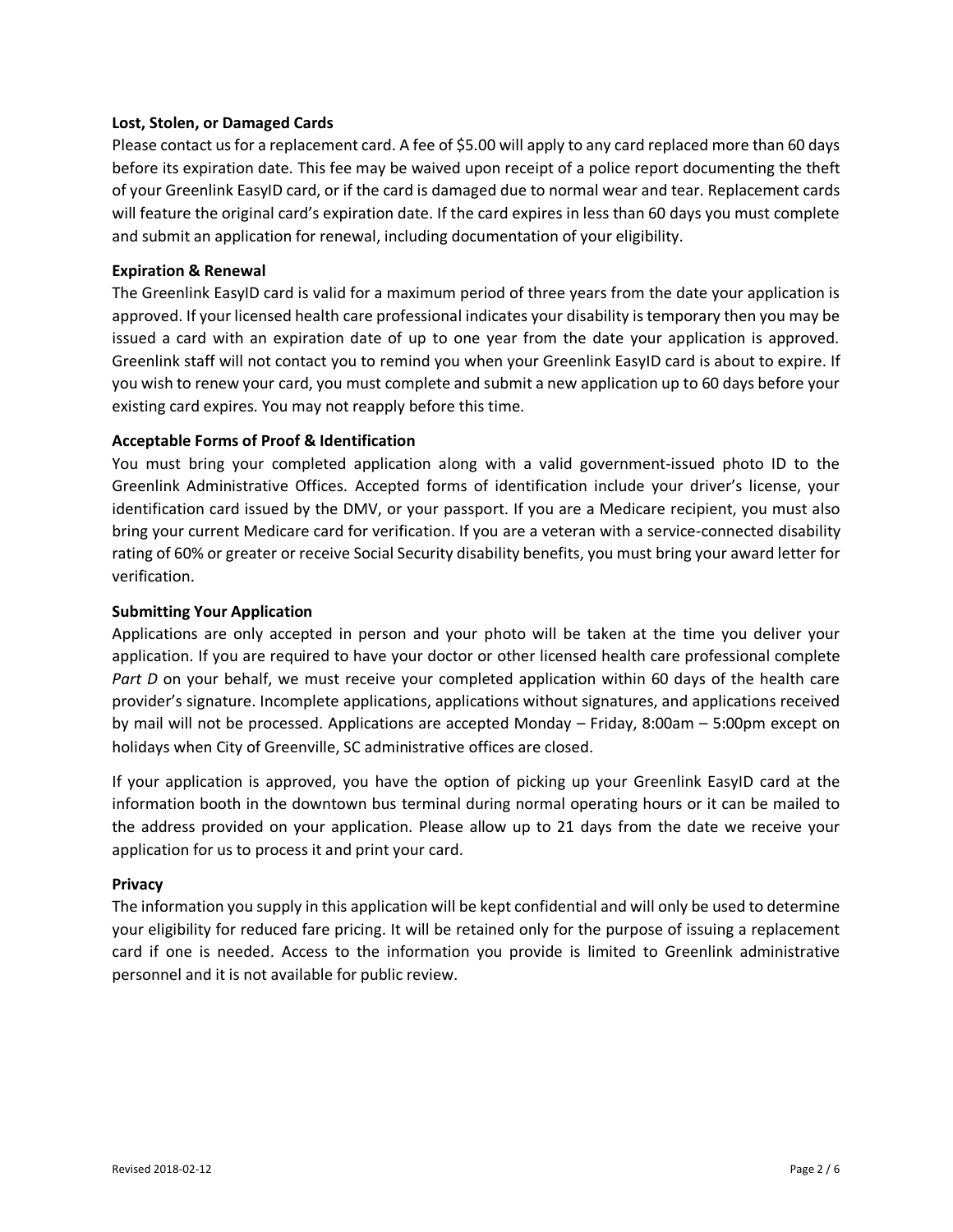# **Part A – Reduced Fare ID Card Recipients**

Please print using blue or black ink on the line above the label. You may also choose to include up to two dependent minors under your care. If you are not applying for a dependent minor, you may leave those sections blank.

#### *Applicant Information*

This section is required. Cards issued to this individual will expire three years from the date of approval.

| Last Name             | <b>First Name</b>     | MI  | Date of Birth      |
|-----------------------|-----------------------|-----|--------------------|
| <b>Street Address</b> |                       |     | Apt / Unit         |
| City                  | <b>State</b>          | ZIP | Telephone (Home)   |
| Gender                | Preferred Language(s) |     | Telephone (Mobile) |

# *Dependent Minor(s) Information*

Cards issued to dependent minors are considered the responsibility of the applicant named above. Greenlink staff will always contact the primary card recipient for any issues regarding a dependent minor's card. Cards issued to dependent minors will expire on the individual's 18th birthday or three years from the date of approval, whichever comes first.

| Last Name | <b>First Name</b>     | MI           | Date of Birth |  |
|-----------|-----------------------|--------------|---------------|--|
| Gender    | Preferred Language(s) | Relationship |               |  |
| Last Name | <b>First Name</b>     | MI           | Date of Birth |  |
| Gender    | Preferred Language(s) |              | Relationship  |  |

# *Pickup / Delivery Option*

Please select one of these options for receiving your Greenlink EasyID card(s):

 $\blacksquare$  I will pick up my card(s) from the information booth.

Please mail my card(s) to the address provided above.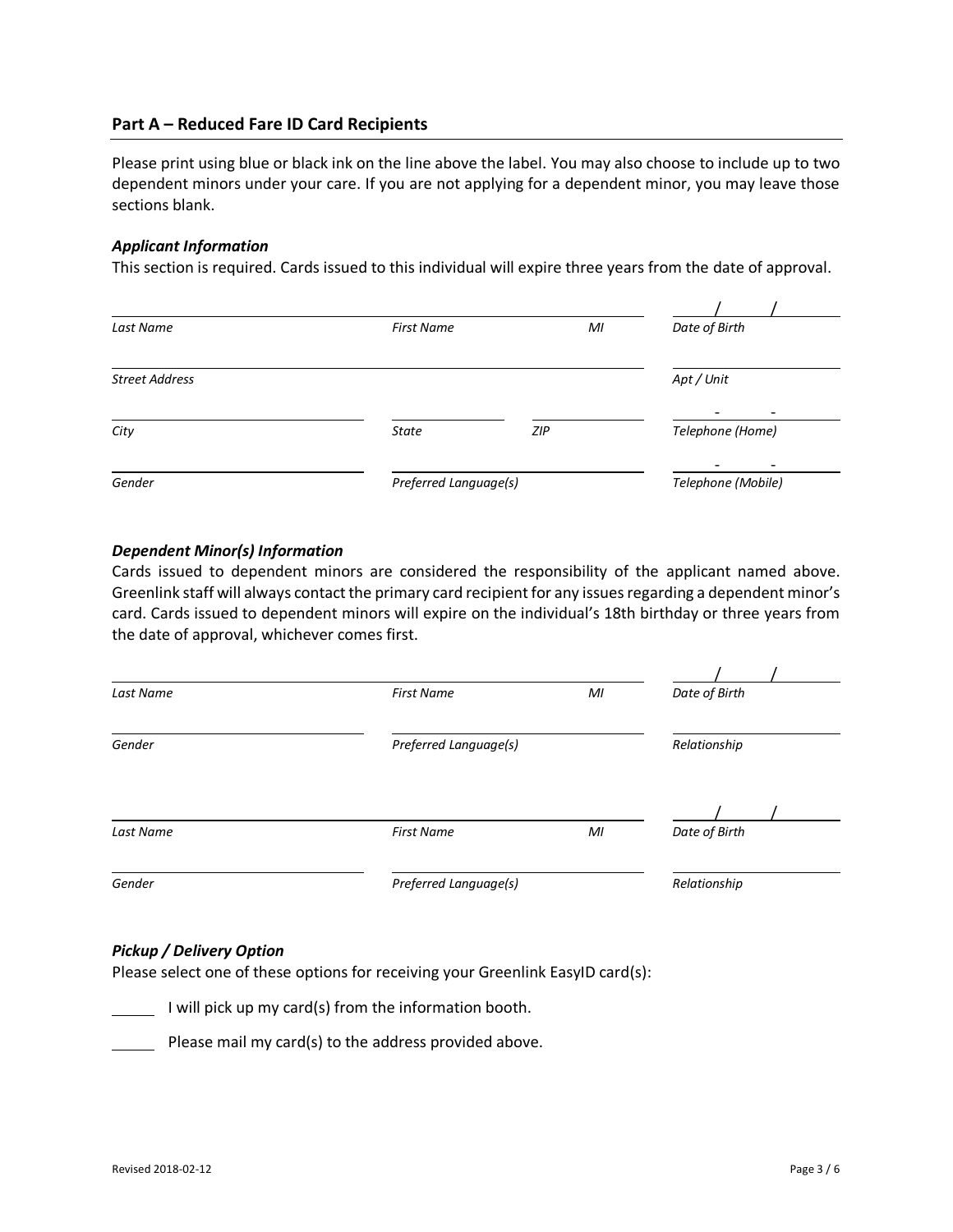# **Part B – Qualification**

There are two ways to qualify for a Greenlink EasyID card: automatically or certification by a licensed health care professional. Please select only one option from this section.

#### *1. Automatic Qualification*

Some individuals are automatically qualified for a Greenlink EasyID card. Please check whether any of the following apply to you:

I am a senior citizen 65 years of age or older.

I am under 65 years of age but receive Medicare.

I am a veteran with a service-connected disability rating of 60% or greater.

I receive Social Security disability benefits.

If you meet one of the above criteria then you are automatically qualified and not required to visit a licensed health care professional. Please proceed to *Part C – Authorization & Signature* below. Remember to bring the appropriate proof of eligibility when submitting your application.

# *2. Certification by a Licensed Health Care Professional*

Applicants who are not automatically qualified must have their disability documented by a licensed health care professional. If you do not automatically qualify according to the section above, check the blank below and complete *Part C*, then take this entire application to your licensed health care professional for them to complete on your behalf before submitting it to Greenlink.

I do not meet the criteria for automatic qualification. I will have my doctor or other licensed health care professional complete *Part D* of this application.

# **Part C – Authorization & Signature**

By signing below, I agree to the terms and conditions described in this application, certify all information provided is correct, and acknowledge providing false or misleading information could result in my eligibility being denied or revoked. Additionally, I hereby authorize the health care professional completing this application to release information regarding my disability to Greenlink. I understand this information will be used only for determining my eligibility for reduced fare pricing.

| <b>Applicant Signature</b>                             | Date |  |
|--------------------------------------------------------|------|--|
|                                                        |      |  |
| Parent / Guardian Signature (if applicant is under 18) | Date |  |

If someone other than the applicant completed any part of the application, please complete line below:

*Signature Relationship to Applicant Relationship to Applicant*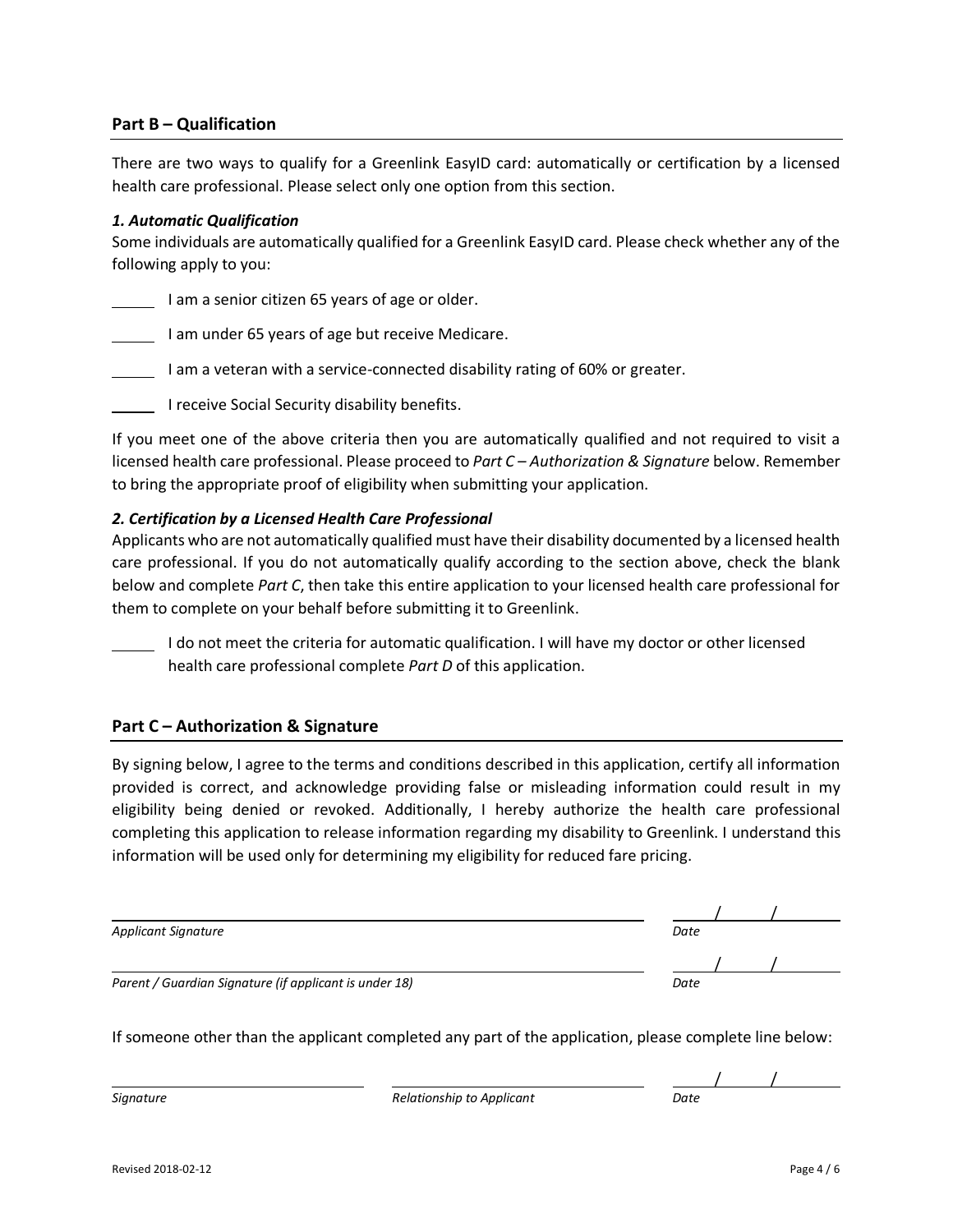# **Part D – Health Care Professional Certification**

This section may only be completed by a licensed health care professional. Applicants who are automatically qualified according to the criteria in *Part B* above are not required to complete this portion of the application and should leave it blank.

## *Instructions to Health Care Professional*

You are being asked to complete this form on behalf of an individual claiming a diagnosed disability which, under most circumstances, prevents them from using public transportation as effectively as an individual without such a disability. By completing this application, you are certifying the applicant named in *Part A* is or has been your patient and has a determined disability which justifiably permits them to pay reduced fare pricing for Greenlink's fixed route bus service, according to the guidelines set out in *Part E* of this form. Please note that pregnancy, obesity, controlled epilepsy, drug and/or alcohol dependency, and contagious diseases are not qualifying disabilities for the purposes set out herein.

| Name of Health Care Professional (Print) |              |                                      | License Number & State |             |  |
|------------------------------------------|--------------|--------------------------------------|------------------------|-------------|--|
| <b>Street Address</b>                    |              |                                      |                        | Telephone   |  |
| City                                     | <b>State</b> | ZIP                                  |                        | Fax         |  |
| Select professional type (initial one):  |              | Physician                            | Specialty:             |             |  |
| Physician's Assistant                    |              | <b>Nurse Practitioner</b>            |                        | Audiologist |  |
| Podiatrist                               |              | Optometrist / Ophthalmologist        |                        |             |  |
| Licensed Clinical Psychologist           |              | <b>Certified School Psychologist</b> |                        |             |  |

Using the guidelines set out in *Part E* of this form, do you believe, in your professional opinion, that the applicant herein qualifies for Greenlink reduced fair eligibility due to a qualifying disability? Please initial in the appropriate blank below.

Yes, in my professional opinion the applicant qualifies according to the guidelines herein.

No, in my professional opinion the applicant does not qualify according to the guidelines herein.

| Applicant requires a personal care attendant to use public transportation effectively: |           |                 |      |       |      |
|----------------------------------------------------------------------------------------|-----------|-----------------|------|-------|------|
|                                                                                        |           | Initial one:    |      | Yes   | No   |
| Applicant's condition is:                                                              | permanent | temporary until |      |       |      |
|                                                                                        |           |                 |      | Month | Year |
|                                                                                        |           |                 |      |       |      |
| Health Care Professional Signature                                                     |           |                 | Date |       |      |